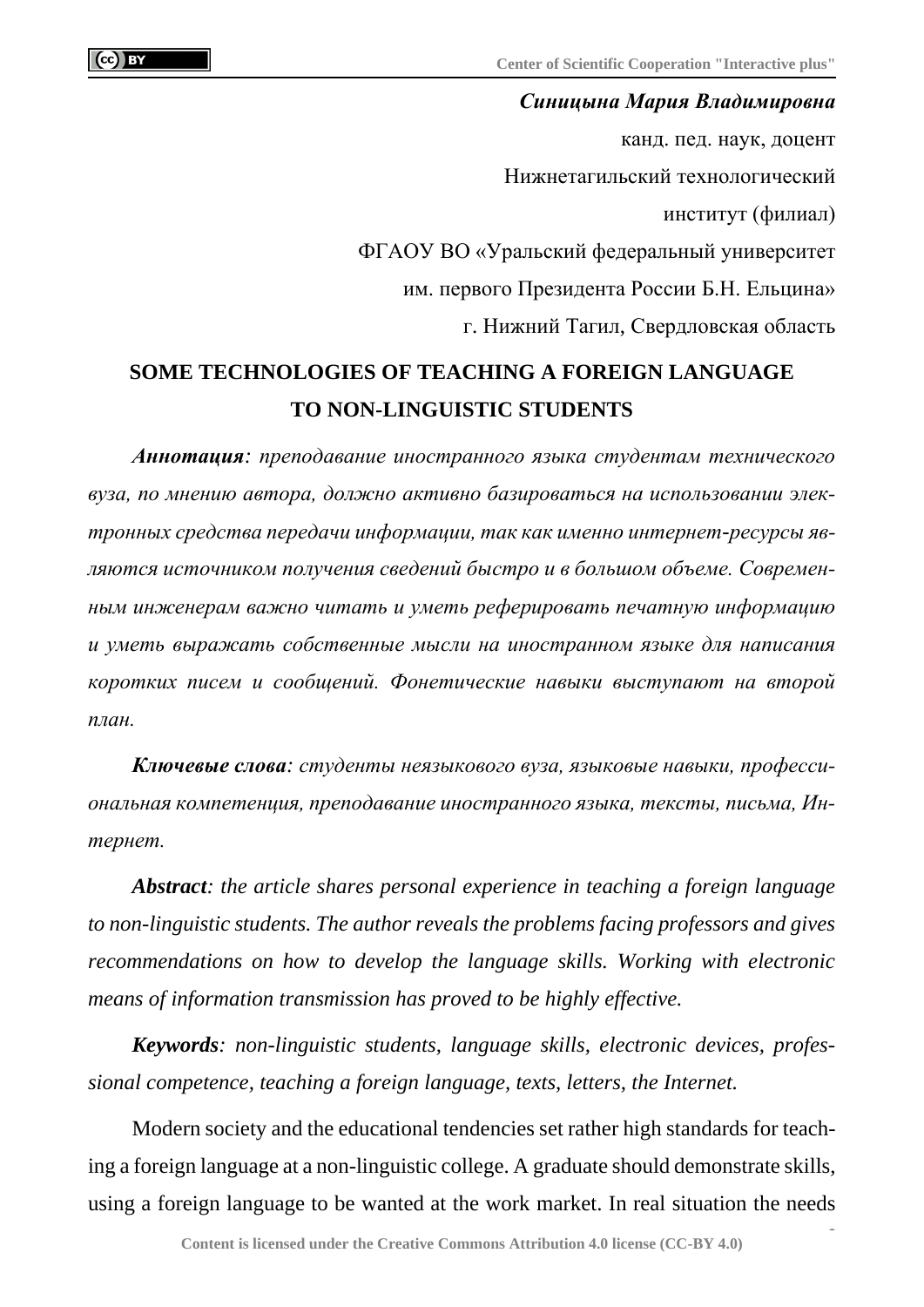and the demands of the time turn out to be much higher than an average young engineer is able to provide.

Enjoying work as a professor at the faculty of foreign languages, there is no necessity to explain to the students the core principles of teaching methods and what they are meant for. While being exposed to non-linguistic university students the teaching staff sooner or later is doomed to control some lack of students' interest as different subjects are of more concern for the students.The majority of college professors of a foreign language dealing with the situation is certain that the leading factors in successful mastering a language are the ones that make the situation possible when the secondary school level enables a student to continue education at a different circle. In fact, judging by our personal experience of more than 20 years of teaching while testing the first year students at their first classes of a foreign language at the University, we face the language status quo of the freshmen as A1 and A2 level mostly. Students become demotivated and discouraged as they understand their gap of knowledge and they fill the academic process to eliminate the pressure of the majoring disciplines.

The standard program of teaching a foreign language in a technical college in Russia is based upon 4 hours a week during the first year and 2 hours at the second (some specialties at the third as well) year of study. The work at the academic groups must be based upon interaction between the students and the professors and maximum concentration. The professors have to arrange the work in the students' groups to prepare the students for passing the exam using both printed materials and electronic devices to optimize the lesson time. We see enormous potential in organizing home work and research for the students to develop both their language and professional skills. Taking into consideration that the objective language experience varies for the students and a foreign language is not of the immediate professional need for them at the first years of college, the students should see now they can practice it having little academic schedule but realizing practice-oriented learning.

Teaching a foreign language is teaching speaking, listening comprehension, reading and writing. Depending on the goal of keeping and enhancing the interest towards a foreign language and of getting prepared for the exam, we make an accent on reading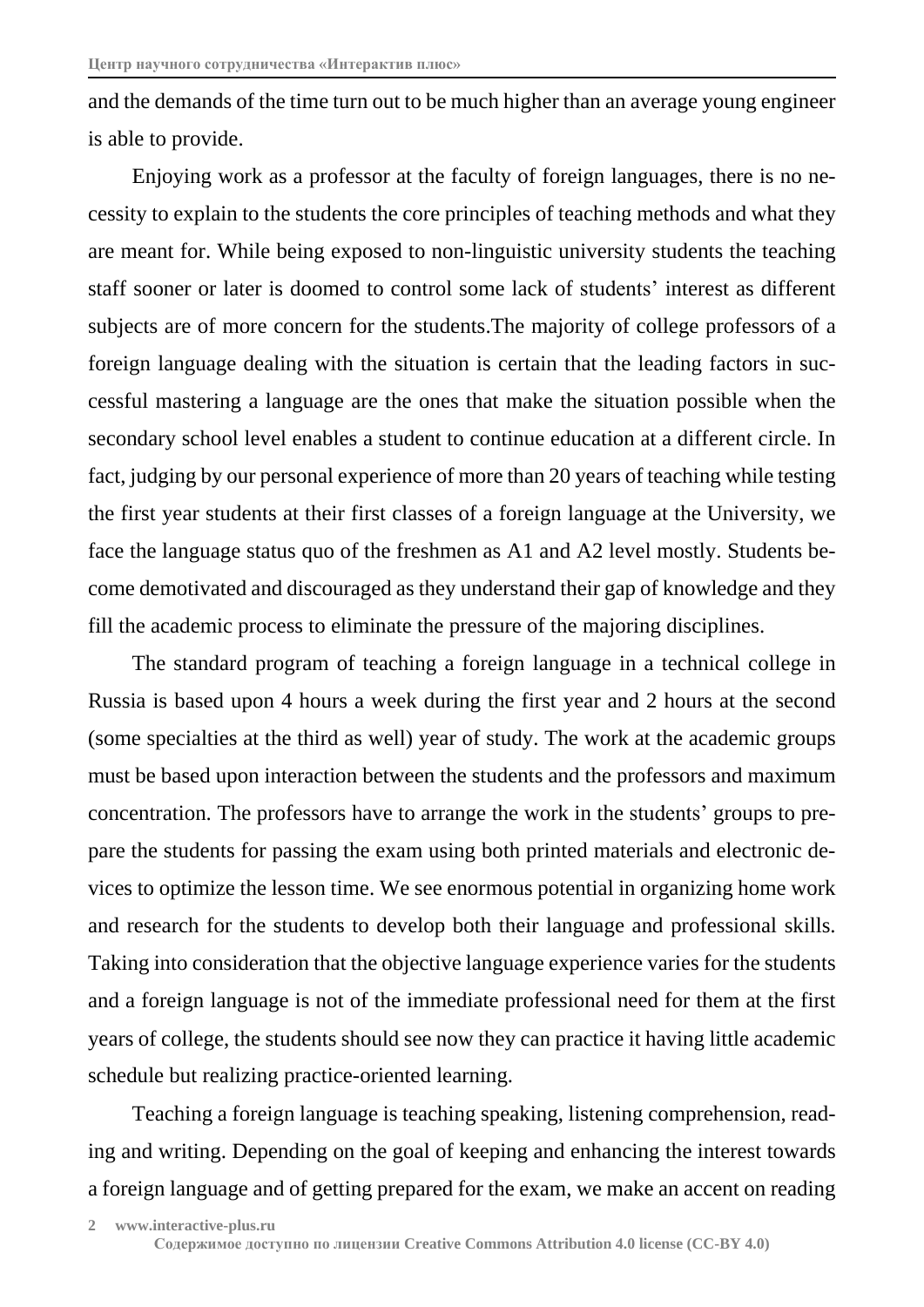and writing skills. The students are introduced to standard algorithms how to work with a professionally oriented text and what the professor expects them to do with it.

It should be mentioned that the academic group is divided into two or three subgroups for a foreign language class. Nevertheless, this group is still tended to have various language backgrounds. We stream the students, explaining to them that their target is to move from a lower level sub-group to a higher level subgroup. Their task implements different types of homework and research competence while being exposed to the same texts.

There are lots of ways to enrich non-linguistic college students independence. At our work we use such tools assmart phones, the translator's devices, the Internet library which are always at hand for the student.

E-mail – is an Internet service for written communication exchange. We organize long-time communication projects based upon this service. Our aim is to develop students' writing skills and their socio-cultural competences.

Forums- is a part of a site, developed for discussions of a certain matter. Forums force students to use their socio-cultural skills as well as reading and writing skills. Forms are noted as additional technological skill for the list of professional skills needed for a young specialist.

Electronic dictionaries help to organize the students' class and home work and research, they develop cognitive skills and independent work. Electronic dictionaries are aimed to develop the lexical skills and the form translating competence for the students.

This is a standard plan for work with a professionally oriented text, timing – 30 minutes, depending on the current schedule and the goals set.

1. The work with the text starts with *the title*. Due to the tradition of text-titling in English-speaking countries, you can get the main idea while scanning the title. The students try to predict what the story will be about. Two or three sentences should be written down to prove the students' opinion.

2. The students get 3–4 minutes to look at the text and get the first «impression» of the text. They analyze whether the title corresponds to the information inside.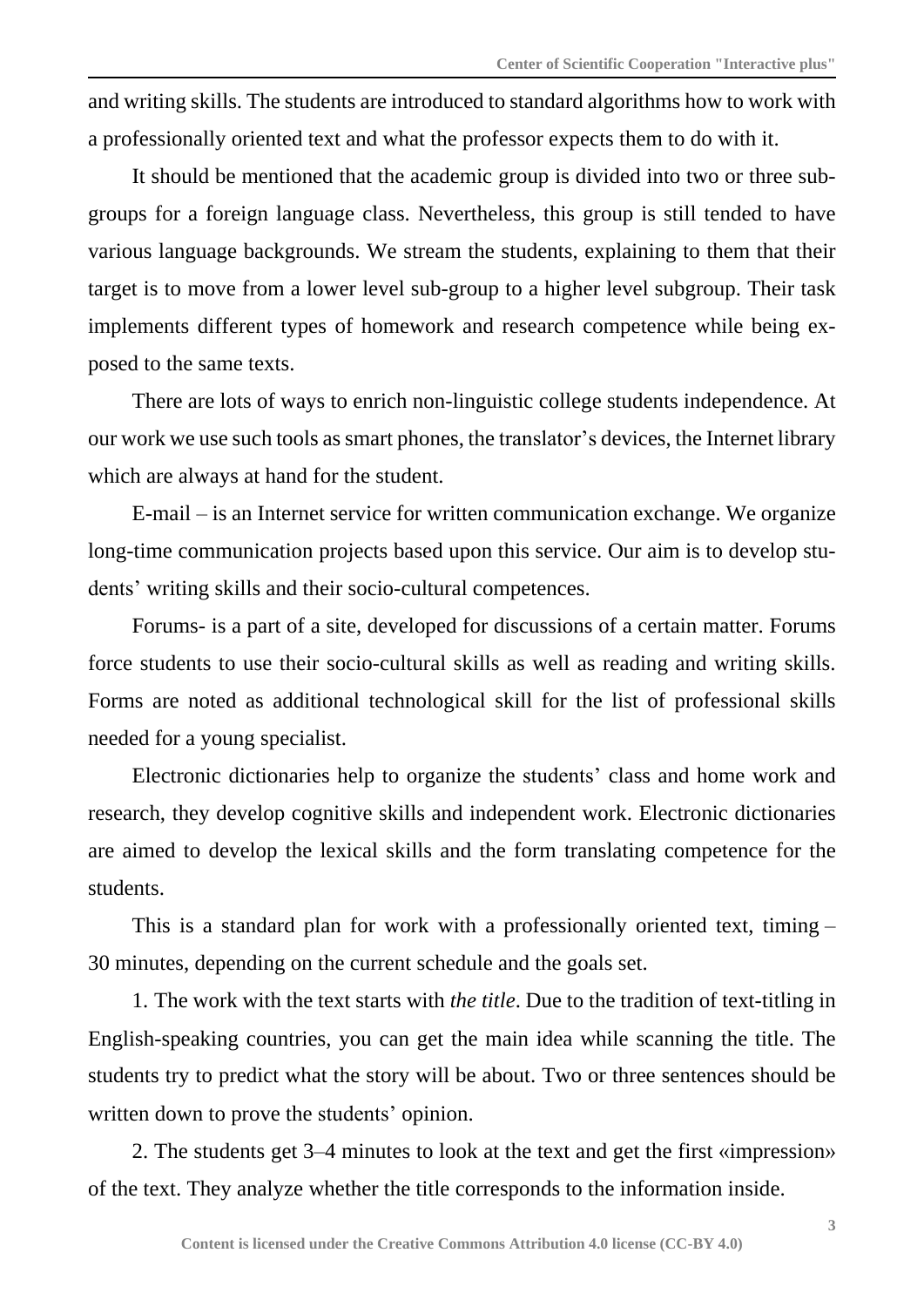3. The students underline the «easy-to-guess» parts: Latin and Green words, international and professional words, dates and proper names. (2 minutes).

4. The students find the key-words and phrases to connect them with the main message of the author.

5. The students render the main idea of each paragraph (the higher language students in a foreign language, while the lower level students are permitted to do it in their native language).

6. The gist of the story if made up.

It is important to mention that the student have a permanent access to the Internet ant various translating devices during the class. The aim of the professor is to teach a young specialist how to work with a foreign text and get maximum information from it. Knowledge of the vocabulary and usage of the professional one is checked at the next class.

Here are the sills that are being trained:

- students learn how to define the structure of the text and its parts;

- students learn how to identify the subject and the main idea of the whole text and its parts;

- students learn how to find the general facts of the text, ignoring the less important;

- students learn how to predict the story by reading the title and after reading some parts of the whole text;

- students learn how to guess the main idea of the text by knowing Latin and Green words, international and professional words, dates and proper names;

- students learn how to identify key-words;

- students learn how to adapt the text according to their personal level of using a foreign language;

- students learn how to organize a text and be able to form their own texts based upon such a structure;

- students learn how to make the text logical;

**4 www.interactive-plus.ru**

- students learn how to identify connections between the parts of the text;

**Содержимое доступно по лицензии Creative Commons Attribution 4.0 license (CC-BY 4.0)**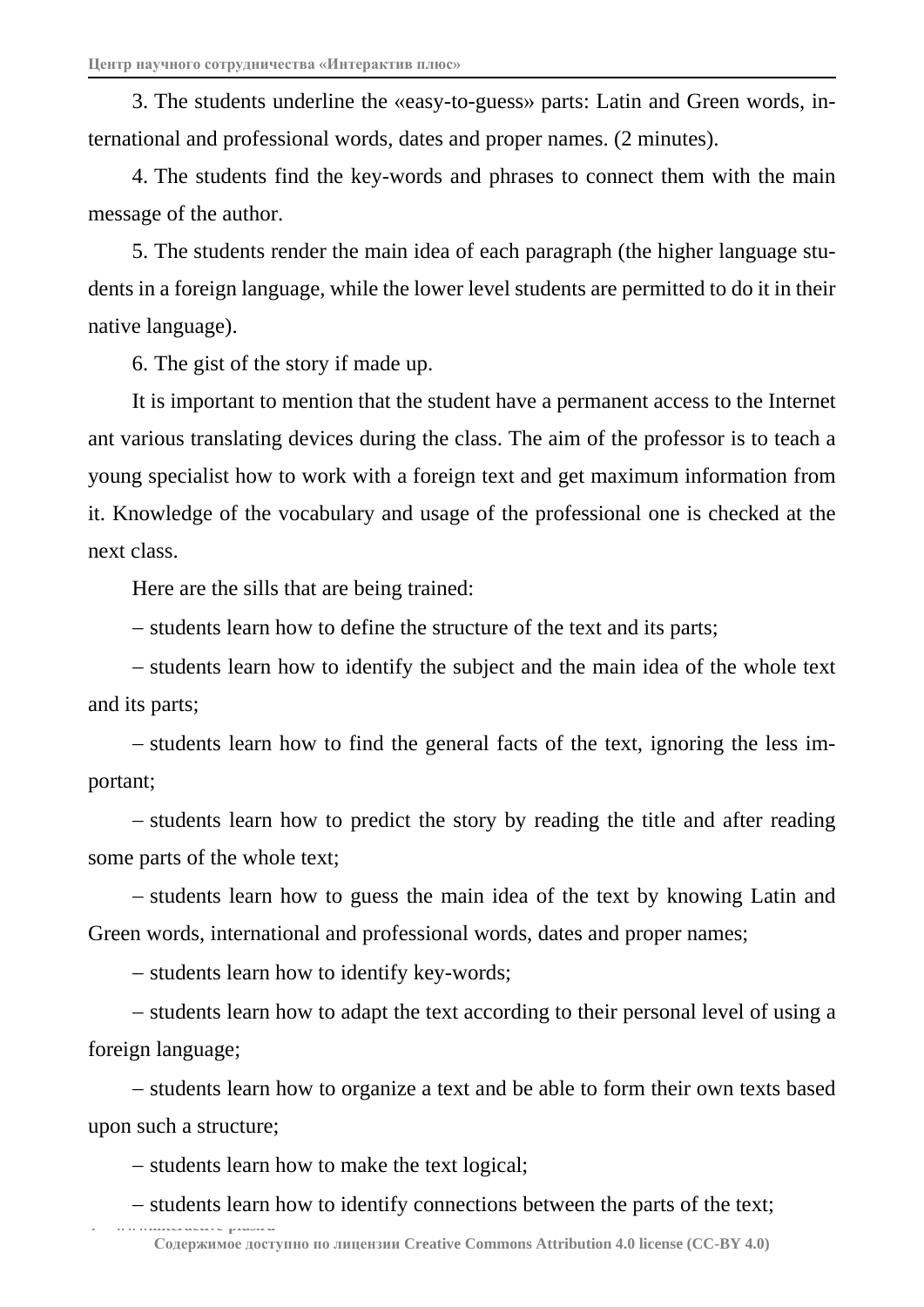$-$  students learn how to express opinions.

As a part of homework each student get an individual task to write an e-mail, related to the topic of the text, analyzed in class, to the professor and to register at a certain forum, related to the topic of the text, analyzed in class, to discuss it later with the professor.

Thus, the following skills are being trained:

- students learn how to fill in forms (to register at a site or a forum );
- students learn how to carry on personal (formal) short letters;
- students learn how to write application;
- students learn how to present personal information in a short form.

In conclusion it should be said that all electronic devices that are used as mobile technologies at help as a foreign language professor in a non-linguistic college are so many that a professor is free to choose depending on his/her possibilities and the facilities of the college he/she teaches. Among the electronic assistants we can name wikitechnologies, podcasts, synchronous video online communication, Linguistic corpus, reference network resources, navigators, automated courseware The language and professional competence of the students directly is traced through the gadgets involved.

## *Список литературы*

1. Афанасьева Е.А. Визуализация контента – основа использования дистанционных технологий при обучении иностранному языку в техническом вузе. Опыт ФГБОУ ВПО ПГУПС / Е.А. Афанасьева [и др.] // Известия Петербургского университета путей сообщения. – 2013. – №4 (37). – С. 191–198.

2. Табуева И.Н. Специфика преподавания иностранного языка в техническом вузе // Известия Самарского научного центра РАН. – 2012. – №2–4. – С. 947–950.

3. Шумахова З.Н. Проектная работа как часть контентно-ориентированного обучения в процессе изучения иностранного языка в техническом вузе // Вестник Майкопского государственного технологического университета. – 2014. – №1. – С. 95–99.

**5**